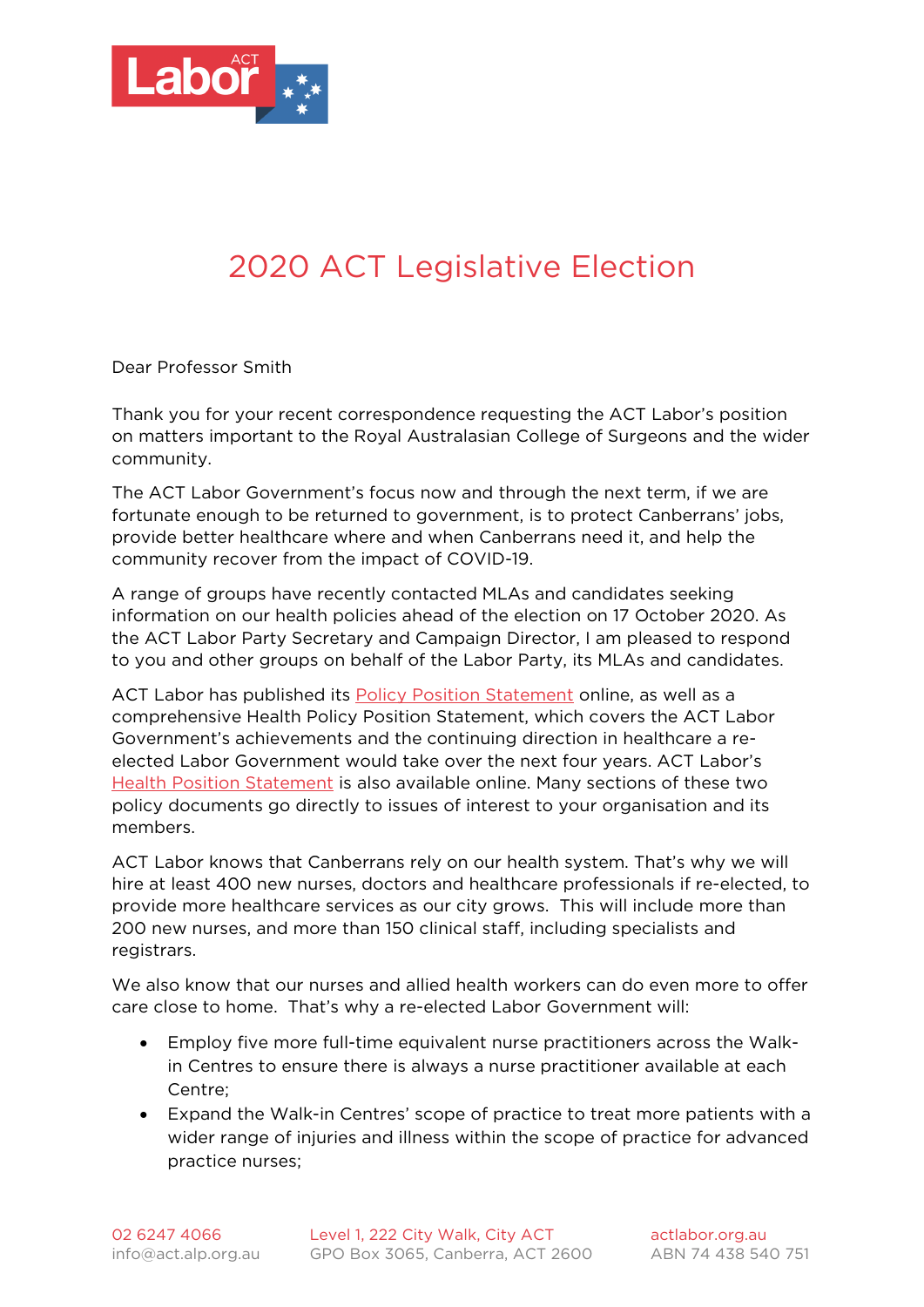- Establish five new local walk-in health centres, providing access to immediate care as well as appointment-based services, in South Tuggeranong, West Belconnen, the Inner South, Molonglo and North Gungahlin;
- Establish an outpatient focused imaging service (including CT, ultrasound and Xray) at Weston Creek Walk-in Centre; and
- Work with General Practitioners who have embraced the Walk-in Centre model to better integrate with primary health care providers and share the lessons across the sector.

As Canberra's north continues to grow ACT Labor will ensure that our health infrastructure can cater for this growing demand. Combined with the Canberra Hospital Expansion and ongoing planning for a new northside hospital, a Labor Government will deliver a new Northside Elective Surgery Centre in the University of Canberra Hospital precinct as part of our plan to expand health infrastructure in Canberra's north.

As planning for these northside infrastructure projects proceeds, a re-elected ACT Labor Government will also inject \$16 million to upgrade and expand existing endoscopy facilities at the Canberra Hospital. Once complete, this investment will deliver an additional 5,000 endoscopy procedures each year, meeting the growing need for diagnosis and detection of many conditions, including some cancers.

We will also invest an additional \$31 million to deliver around 60,000 elective surgeries over the next four years. This means approximately 6,000 more elective surgeries will be performed over the next four years compared with the four years to 2019.

ACT Labor will also increase access to resources and timely care for young Canberrans experiencing mental health concerns, delivering both expanded services and new forms of support. This includes partnering with Orygen Digital to offer 5000 young people who are supported by Headspace and Child and Adolescent Health Services with access to the evidence-based MOST platform to provide 24-hour a day support between appointments.

To meet the needs of our ageing population, we will fund the full refurbishment of an innovative acute care ward and create a Centre Excellence in care for older Canberrans at Calvary Public Hospital. We will also establish a dedicated palliative care ward at the Canberra Hospital and partner with Palliative Care ACT to establish a respite hub for people with life-limiting illness who wish to die at home.

These are only some of the important initiatives contained within ACT Labor's Health Policy Position Statement, which contains comprehensive policies in areas including maternity services, patient empowerment and coordinated care. I encourage you to share and discuss this document with your members, and other interested community members.

ACT Labor is providing the overall ALP Policy Position Statement and Health Position Statement to interested organisations and publishing it on our website, because we believe it is important for this active, informed electorate to be able to easily read and compare parties' positions ahead of an election.